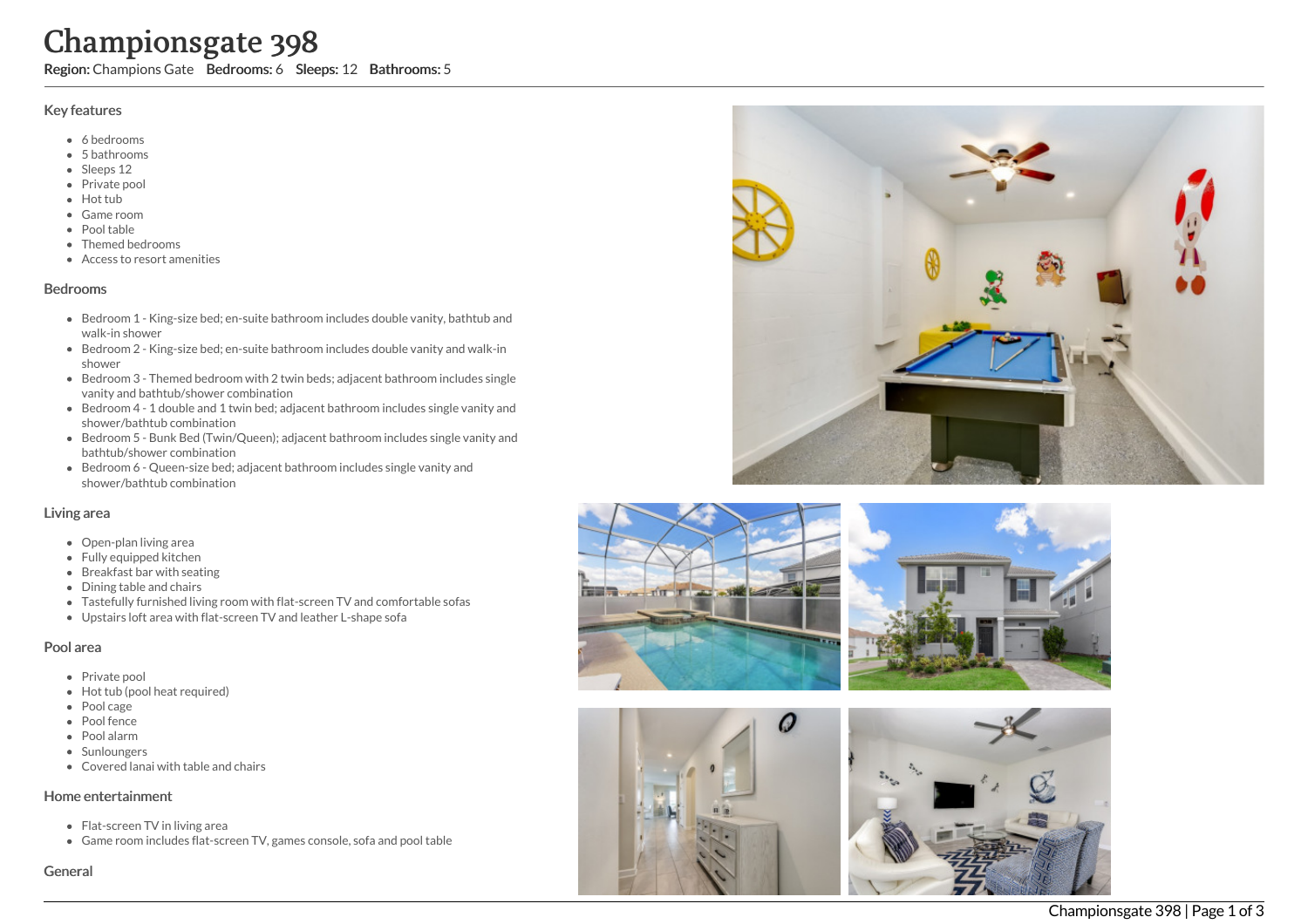- Air conditioning throughout
- Complimentary wifi
- Bedding and towels included
- Private parking

### Laundry room

- Washer and dryer
- Iron and ironing board

# Children's equipment available for hire

- $\bullet$  Crib
- Stroller
- $\bullet$  High chair
- Pack and play

# Resort facilities

Ideally located close to many of Orlando A¢â,¬â, ¢s theme parks, Championsgate Resort offers a wide variety of fantastic amenities for the whole family to enjoy. Set within 900 acres, this luxury resort is home to an 18-hole championship golf course, a fully equipped gym, a games room and multiple sports courts. Guests can choose from a selection of swimming pools; kids will enjoy the waterslides and splash park whilst adults can float in the lazy river, or relax under a private cabana. An excellent retreat after a busy day at the parks, guests of Championsgate Resort will also have access to a movie theater, a range of shops and an impressive spa. There is also a great selection of restaurants and bars on site, including a poolside grill, a sports bar and the impressive clubhouse.

# Places of interest

- Golf courses 0 miles
- $\bullet$  Shopping mall 3 miles
- Disney World 8 miles
- Seaworld 17 miles
- Universal Studios 20 miles
- Legoland 25 miles